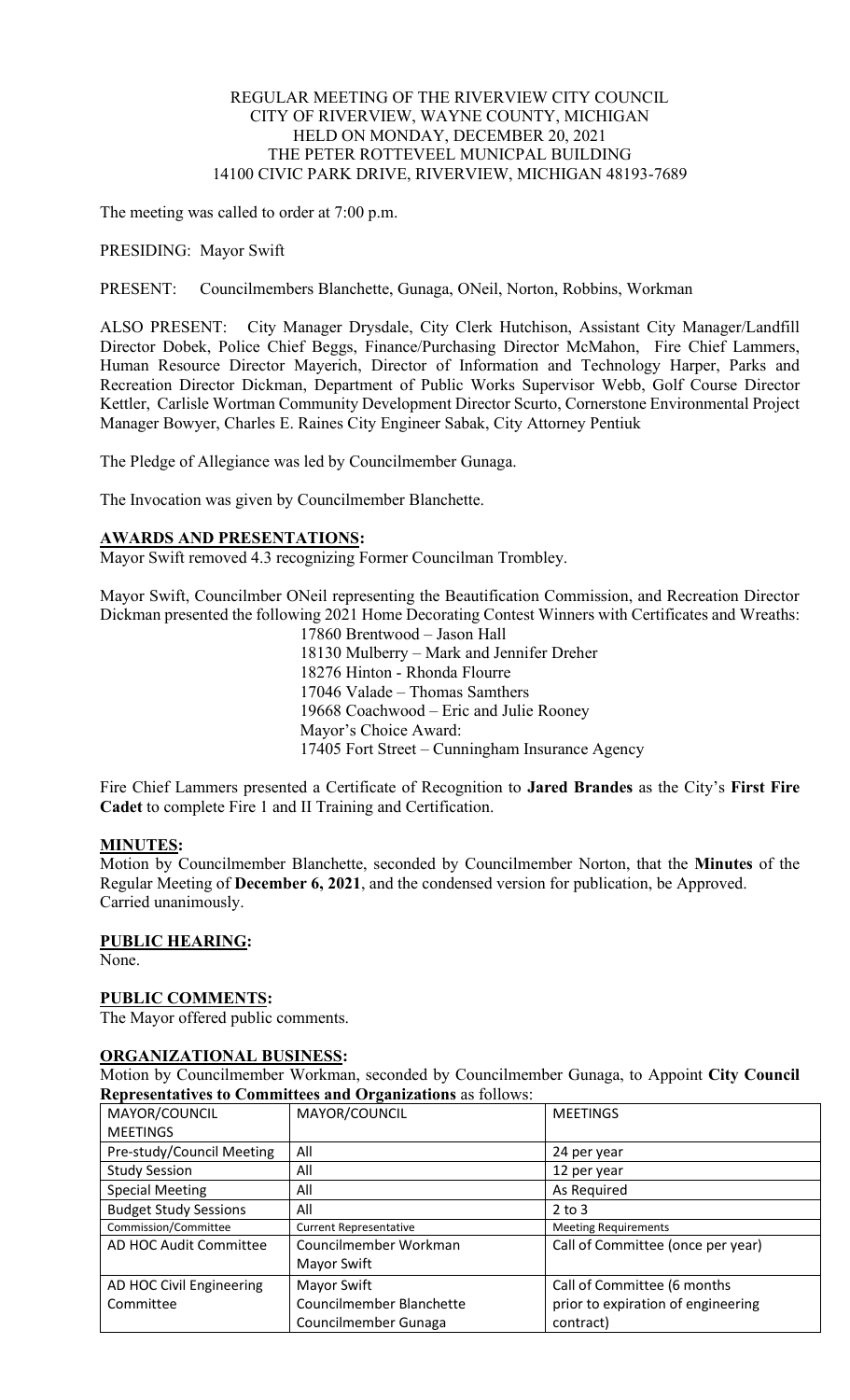| <b>Engineering Committee</b><br><b>Councilmember Blanchette</b><br>expiration of engineering contract)<br>Councilmember Workman<br>2 <sup>nd</sup> Monday of each month<br>AD HOC Land Preserve<br>Mayor Swift<br>Councilmember Workman<br>Committee<br>@ 5:30 p.m.<br>Councilmember Blanchette<br>Councilmember Norton - Alternate<br>AD HOC Public Safety<br>Councilmember ONeil<br>As Needed<br>Committee<br>Councilmember Blanchette<br><b>Councilmember Robbins</b><br>Councilmember Gunaga - Alternate<br>2 <sup>nd</sup> Wednesday of each month<br><b>AD HOC Riverview</b><br>Mayor Swift<br>Councilmember Blanchette<br>Highlands<br>Councilmember ONeil<br><b>Facilities Committee</b><br>Ad Hoc Vision Committee<br>Councilmember Workman-Delegate<br><b>TBD</b><br>Mayor Swift - Alternate<br>2 <sup>nd</sup> Tuesday of each month<br><b>Beautification Commission</b><br>Councilmember ONeil<br><b>Citizens Community</b><br>Councilmember Blanchette - Delegate<br><b>Bi-monthly Monthly</b><br>Development Block Grant<br>Councilmember ONeil - Alternate<br><b>Advisory Committee</b><br>Mayor Swift - Delegate<br>1 <sup>st</sup> Thursday of each month<br><b>Downriver Community</b><br>Conference<br>Councilmember Norton-Alternate<br>Mayor Swift - Delegate<br>1 <sup>st</sup> Thursday of each month<br>Downriver Mutual Aid<br>Councilmember Norton - Alternate<br><b>Economic Development</b><br>Mayor Swift<br>4th Mon: Feb, April, Jun, Annual: Oct,<br>Corporation/ Brownfield<br><b>Councilmember Norton</b><br>Dec @ 6:00 PM<br><b>Redevelopment Authority</b><br><b>City Manager Drysdale</b><br><b>Election Commission</b><br>Councilmember Gunaga<br>Per Election<br><b>Councilmember Robbins</b><br>Councilmember Workman<br>Michigan Municipal League<br>Councilmember Norton - Delegate<br>Mayor Swift - Alternate<br>Michigan Municipal League<br>Councilmember Norton - Delegate<br>Annually in Lansing<br>Legislative Coordinators<br>Mayor Swift-Alternate<br><b>School Liaison</b><br>Call of Committee<br>Councilmember Gunaga<br>Councilmember Robbins - Alternate<br>Mayor Swift - Delegate<br><b>SEMCOG - South East</b><br>As needed<br>Michigan Council of<br>Councilmember Norton - Alternate<br>Government<br>4 <sup>th</sup> Thursday of the month at 4:30 p.m.<br>Southern Wayne County<br>Mayor Swift - Delegate<br>Councilmember Norton - Alternate<br>Chamber of<br>Commerce<br>Mayor Swift - Delegate<br>The Taylor Act 179<br>1 <sup>st</sup> Wednesday in March<br>Authority<br>Councilmember Workman - Alternate<br>Councilmember Gunaga-Delegate<br>2 -4 x annually<br><b>Twenty Seventh District</b><br>Councilmember Norton- Alternate<br>Court Joint<br>Management<br>Mayor Swift<br>Veterans' Memorial<br>Committee<br>Councilmember (Vacant) - Alternate<br>Wyandotte/Riverview<br>Mayor Swift<br>Call of Committee (or annually)<br><b>Councilmember Norton</b><br>Reciprocal<br><b>Councilmember Robbins</b><br>Agreement Committee | AD HOC Environmental | Mayor Swift | Call of Committee (6 months prior to |
|--------------------------------------------------------------------------------------------------------------------------------------------------------------------------------------------------------------------------------------------------------------------------------------------------------------------------------------------------------------------------------------------------------------------------------------------------------------------------------------------------------------------------------------------------------------------------------------------------------------------------------------------------------------------------------------------------------------------------------------------------------------------------------------------------------------------------------------------------------------------------------------------------------------------------------------------------------------------------------------------------------------------------------------------------------------------------------------------------------------------------------------------------------------------------------------------------------------------------------------------------------------------------------------------------------------------------------------------------------------------------------------------------------------------------------------------------------------------------------------------------------------------------------------------------------------------------------------------------------------------------------------------------------------------------------------------------------------------------------------------------------------------------------------------------------------------------------------------------------------------------------------------------------------------------------------------------------------------------------------------------------------------------------------------------------------------------------------------------------------------------------------------------------------------------------------------------------------------------------------------------------------------------------------------------------------------------------------------------------------------------------------------------------------------------------------------------------------------------------------------------------------------------------------------------------------------------------------------------------------------------------------------------------------------------------------------------------------------------------------------------------------------------------------------------------------------------------------------------------------------------------------------------------------------------------------------------------------------------------------------------------|----------------------|-------------|--------------------------------------|
|                                                                                                                                                                                                                                                                                                                                                                                                                                                                                                                                                                                                                                                                                                                                                                                                                                                                                                                                                                                                                                                                                                                                                                                                                                                                                                                                                                                                                                                                                                                                                                                                                                                                                                                                                                                                                                                                                                                                                                                                                                                                                                                                                                                                                                                                                                                                                                                                                                                                                                                                                                                                                                                                                                                                                                                                                                                                                                                                                                                                        |                      |             |                                      |
|                                                                                                                                                                                                                                                                                                                                                                                                                                                                                                                                                                                                                                                                                                                                                                                                                                                                                                                                                                                                                                                                                                                                                                                                                                                                                                                                                                                                                                                                                                                                                                                                                                                                                                                                                                                                                                                                                                                                                                                                                                                                                                                                                                                                                                                                                                                                                                                                                                                                                                                                                                                                                                                                                                                                                                                                                                                                                                                                                                                                        |                      |             |                                      |
|                                                                                                                                                                                                                                                                                                                                                                                                                                                                                                                                                                                                                                                                                                                                                                                                                                                                                                                                                                                                                                                                                                                                                                                                                                                                                                                                                                                                                                                                                                                                                                                                                                                                                                                                                                                                                                                                                                                                                                                                                                                                                                                                                                                                                                                                                                                                                                                                                                                                                                                                                                                                                                                                                                                                                                                                                                                                                                                                                                                                        |                      |             |                                      |
|                                                                                                                                                                                                                                                                                                                                                                                                                                                                                                                                                                                                                                                                                                                                                                                                                                                                                                                                                                                                                                                                                                                                                                                                                                                                                                                                                                                                                                                                                                                                                                                                                                                                                                                                                                                                                                                                                                                                                                                                                                                                                                                                                                                                                                                                                                                                                                                                                                                                                                                                                                                                                                                                                                                                                                                                                                                                                                                                                                                                        |                      |             |                                      |
|                                                                                                                                                                                                                                                                                                                                                                                                                                                                                                                                                                                                                                                                                                                                                                                                                                                                                                                                                                                                                                                                                                                                                                                                                                                                                                                                                                                                                                                                                                                                                                                                                                                                                                                                                                                                                                                                                                                                                                                                                                                                                                                                                                                                                                                                                                                                                                                                                                                                                                                                                                                                                                                                                                                                                                                                                                                                                                                                                                                                        |                      |             |                                      |
|                                                                                                                                                                                                                                                                                                                                                                                                                                                                                                                                                                                                                                                                                                                                                                                                                                                                                                                                                                                                                                                                                                                                                                                                                                                                                                                                                                                                                                                                                                                                                                                                                                                                                                                                                                                                                                                                                                                                                                                                                                                                                                                                                                                                                                                                                                                                                                                                                                                                                                                                                                                                                                                                                                                                                                                                                                                                                                                                                                                                        |                      |             |                                      |
|                                                                                                                                                                                                                                                                                                                                                                                                                                                                                                                                                                                                                                                                                                                                                                                                                                                                                                                                                                                                                                                                                                                                                                                                                                                                                                                                                                                                                                                                                                                                                                                                                                                                                                                                                                                                                                                                                                                                                                                                                                                                                                                                                                                                                                                                                                                                                                                                                                                                                                                                                                                                                                                                                                                                                                                                                                                                                                                                                                                                        |                      |             |                                      |
|                                                                                                                                                                                                                                                                                                                                                                                                                                                                                                                                                                                                                                                                                                                                                                                                                                                                                                                                                                                                                                                                                                                                                                                                                                                                                                                                                                                                                                                                                                                                                                                                                                                                                                                                                                                                                                                                                                                                                                                                                                                                                                                                                                                                                                                                                                                                                                                                                                                                                                                                                                                                                                                                                                                                                                                                                                                                                                                                                                                                        |                      |             |                                      |
|                                                                                                                                                                                                                                                                                                                                                                                                                                                                                                                                                                                                                                                                                                                                                                                                                                                                                                                                                                                                                                                                                                                                                                                                                                                                                                                                                                                                                                                                                                                                                                                                                                                                                                                                                                                                                                                                                                                                                                                                                                                                                                                                                                                                                                                                                                                                                                                                                                                                                                                                                                                                                                                                                                                                                                                                                                                                                                                                                                                                        |                      |             |                                      |
|                                                                                                                                                                                                                                                                                                                                                                                                                                                                                                                                                                                                                                                                                                                                                                                                                                                                                                                                                                                                                                                                                                                                                                                                                                                                                                                                                                                                                                                                                                                                                                                                                                                                                                                                                                                                                                                                                                                                                                                                                                                                                                                                                                                                                                                                                                                                                                                                                                                                                                                                                                                                                                                                                                                                                                                                                                                                                                                                                                                                        |                      |             |                                      |
|                                                                                                                                                                                                                                                                                                                                                                                                                                                                                                                                                                                                                                                                                                                                                                                                                                                                                                                                                                                                                                                                                                                                                                                                                                                                                                                                                                                                                                                                                                                                                                                                                                                                                                                                                                                                                                                                                                                                                                                                                                                                                                                                                                                                                                                                                                                                                                                                                                                                                                                                                                                                                                                                                                                                                                                                                                                                                                                                                                                                        |                      |             |                                      |
|                                                                                                                                                                                                                                                                                                                                                                                                                                                                                                                                                                                                                                                                                                                                                                                                                                                                                                                                                                                                                                                                                                                                                                                                                                                                                                                                                                                                                                                                                                                                                                                                                                                                                                                                                                                                                                                                                                                                                                                                                                                                                                                                                                                                                                                                                                                                                                                                                                                                                                                                                                                                                                                                                                                                                                                                                                                                                                                                                                                                        |                      |             |                                      |
|                                                                                                                                                                                                                                                                                                                                                                                                                                                                                                                                                                                                                                                                                                                                                                                                                                                                                                                                                                                                                                                                                                                                                                                                                                                                                                                                                                                                                                                                                                                                                                                                                                                                                                                                                                                                                                                                                                                                                                                                                                                                                                                                                                                                                                                                                                                                                                                                                                                                                                                                                                                                                                                                                                                                                                                                                                                                                                                                                                                                        |                      |             |                                      |
|                                                                                                                                                                                                                                                                                                                                                                                                                                                                                                                                                                                                                                                                                                                                                                                                                                                                                                                                                                                                                                                                                                                                                                                                                                                                                                                                                                                                                                                                                                                                                                                                                                                                                                                                                                                                                                                                                                                                                                                                                                                                                                                                                                                                                                                                                                                                                                                                                                                                                                                                                                                                                                                                                                                                                                                                                                                                                                                                                                                                        |                      |             |                                      |
|                                                                                                                                                                                                                                                                                                                                                                                                                                                                                                                                                                                                                                                                                                                                                                                                                                                                                                                                                                                                                                                                                                                                                                                                                                                                                                                                                                                                                                                                                                                                                                                                                                                                                                                                                                                                                                                                                                                                                                                                                                                                                                                                                                                                                                                                                                                                                                                                                                                                                                                                                                                                                                                                                                                                                                                                                                                                                                                                                                                                        |                      |             |                                      |
|                                                                                                                                                                                                                                                                                                                                                                                                                                                                                                                                                                                                                                                                                                                                                                                                                                                                                                                                                                                                                                                                                                                                                                                                                                                                                                                                                                                                                                                                                                                                                                                                                                                                                                                                                                                                                                                                                                                                                                                                                                                                                                                                                                                                                                                                                                                                                                                                                                                                                                                                                                                                                                                                                                                                                                                                                                                                                                                                                                                                        |                      |             |                                      |
|                                                                                                                                                                                                                                                                                                                                                                                                                                                                                                                                                                                                                                                                                                                                                                                                                                                                                                                                                                                                                                                                                                                                                                                                                                                                                                                                                                                                                                                                                                                                                                                                                                                                                                                                                                                                                                                                                                                                                                                                                                                                                                                                                                                                                                                                                                                                                                                                                                                                                                                                                                                                                                                                                                                                                                                                                                                                                                                                                                                                        |                      |             |                                      |
|                                                                                                                                                                                                                                                                                                                                                                                                                                                                                                                                                                                                                                                                                                                                                                                                                                                                                                                                                                                                                                                                                                                                                                                                                                                                                                                                                                                                                                                                                                                                                                                                                                                                                                                                                                                                                                                                                                                                                                                                                                                                                                                                                                                                                                                                                                                                                                                                                                                                                                                                                                                                                                                                                                                                                                                                                                                                                                                                                                                                        |                      |             |                                      |
|                                                                                                                                                                                                                                                                                                                                                                                                                                                                                                                                                                                                                                                                                                                                                                                                                                                                                                                                                                                                                                                                                                                                                                                                                                                                                                                                                                                                                                                                                                                                                                                                                                                                                                                                                                                                                                                                                                                                                                                                                                                                                                                                                                                                                                                                                                                                                                                                                                                                                                                                                                                                                                                                                                                                                                                                                                                                                                                                                                                                        |                      |             |                                      |
|                                                                                                                                                                                                                                                                                                                                                                                                                                                                                                                                                                                                                                                                                                                                                                                                                                                                                                                                                                                                                                                                                                                                                                                                                                                                                                                                                                                                                                                                                                                                                                                                                                                                                                                                                                                                                                                                                                                                                                                                                                                                                                                                                                                                                                                                                                                                                                                                                                                                                                                                                                                                                                                                                                                                                                                                                                                                                                                                                                                                        |                      |             |                                      |
|                                                                                                                                                                                                                                                                                                                                                                                                                                                                                                                                                                                                                                                                                                                                                                                                                                                                                                                                                                                                                                                                                                                                                                                                                                                                                                                                                                                                                                                                                                                                                                                                                                                                                                                                                                                                                                                                                                                                                                                                                                                                                                                                                                                                                                                                                                                                                                                                                                                                                                                                                                                                                                                                                                                                                                                                                                                                                                                                                                                                        |                      |             |                                      |
|                                                                                                                                                                                                                                                                                                                                                                                                                                                                                                                                                                                                                                                                                                                                                                                                                                                                                                                                                                                                                                                                                                                                                                                                                                                                                                                                                                                                                                                                                                                                                                                                                                                                                                                                                                                                                                                                                                                                                                                                                                                                                                                                                                                                                                                                                                                                                                                                                                                                                                                                                                                                                                                                                                                                                                                                                                                                                                                                                                                                        |                      |             |                                      |
|                                                                                                                                                                                                                                                                                                                                                                                                                                                                                                                                                                                                                                                                                                                                                                                                                                                                                                                                                                                                                                                                                                                                                                                                                                                                                                                                                                                                                                                                                                                                                                                                                                                                                                                                                                                                                                                                                                                                                                                                                                                                                                                                                                                                                                                                                                                                                                                                                                                                                                                                                                                                                                                                                                                                                                                                                                                                                                                                                                                                        |                      |             |                                      |
|                                                                                                                                                                                                                                                                                                                                                                                                                                                                                                                                                                                                                                                                                                                                                                                                                                                                                                                                                                                                                                                                                                                                                                                                                                                                                                                                                                                                                                                                                                                                                                                                                                                                                                                                                                                                                                                                                                                                                                                                                                                                                                                                                                                                                                                                                                                                                                                                                                                                                                                                                                                                                                                                                                                                                                                                                                                                                                                                                                                                        |                      |             |                                      |
|                                                                                                                                                                                                                                                                                                                                                                                                                                                                                                                                                                                                                                                                                                                                                                                                                                                                                                                                                                                                                                                                                                                                                                                                                                                                                                                                                                                                                                                                                                                                                                                                                                                                                                                                                                                                                                                                                                                                                                                                                                                                                                                                                                                                                                                                                                                                                                                                                                                                                                                                                                                                                                                                                                                                                                                                                                                                                                                                                                                                        |                      |             |                                      |
|                                                                                                                                                                                                                                                                                                                                                                                                                                                                                                                                                                                                                                                                                                                                                                                                                                                                                                                                                                                                                                                                                                                                                                                                                                                                                                                                                                                                                                                                                                                                                                                                                                                                                                                                                                                                                                                                                                                                                                                                                                                                                                                                                                                                                                                                                                                                                                                                                                                                                                                                                                                                                                                                                                                                                                                                                                                                                                                                                                                                        |                      |             |                                      |
|                                                                                                                                                                                                                                                                                                                                                                                                                                                                                                                                                                                                                                                                                                                                                                                                                                                                                                                                                                                                                                                                                                                                                                                                                                                                                                                                                                                                                                                                                                                                                                                                                                                                                                                                                                                                                                                                                                                                                                                                                                                                                                                                                                                                                                                                                                                                                                                                                                                                                                                                                                                                                                                                                                                                                                                                                                                                                                                                                                                                        |                      |             |                                      |
|                                                                                                                                                                                                                                                                                                                                                                                                                                                                                                                                                                                                                                                                                                                                                                                                                                                                                                                                                                                                                                                                                                                                                                                                                                                                                                                                                                                                                                                                                                                                                                                                                                                                                                                                                                                                                                                                                                                                                                                                                                                                                                                                                                                                                                                                                                                                                                                                                                                                                                                                                                                                                                                                                                                                                                                                                                                                                                                                                                                                        |                      |             |                                      |
|                                                                                                                                                                                                                                                                                                                                                                                                                                                                                                                                                                                                                                                                                                                                                                                                                                                                                                                                                                                                                                                                                                                                                                                                                                                                                                                                                                                                                                                                                                                                                                                                                                                                                                                                                                                                                                                                                                                                                                                                                                                                                                                                                                                                                                                                                                                                                                                                                                                                                                                                                                                                                                                                                                                                                                                                                                                                                                                                                                                                        |                      |             |                                      |
|                                                                                                                                                                                                                                                                                                                                                                                                                                                                                                                                                                                                                                                                                                                                                                                                                                                                                                                                                                                                                                                                                                                                                                                                                                                                                                                                                                                                                                                                                                                                                                                                                                                                                                                                                                                                                                                                                                                                                                                                                                                                                                                                                                                                                                                                                                                                                                                                                                                                                                                                                                                                                                                                                                                                                                                                                                                                                                                                                                                                        |                      |             |                                      |
|                                                                                                                                                                                                                                                                                                                                                                                                                                                                                                                                                                                                                                                                                                                                                                                                                                                                                                                                                                                                                                                                                                                                                                                                                                                                                                                                                                                                                                                                                                                                                                                                                                                                                                                                                                                                                                                                                                                                                                                                                                                                                                                                                                                                                                                                                                                                                                                                                                                                                                                                                                                                                                                                                                                                                                                                                                                                                                                                                                                                        |                      |             |                                      |
|                                                                                                                                                                                                                                                                                                                                                                                                                                                                                                                                                                                                                                                                                                                                                                                                                                                                                                                                                                                                                                                                                                                                                                                                                                                                                                                                                                                                                                                                                                                                                                                                                                                                                                                                                                                                                                                                                                                                                                                                                                                                                                                                                                                                                                                                                                                                                                                                                                                                                                                                                                                                                                                                                                                                                                                                                                                                                                                                                                                                        |                      |             |                                      |
|                                                                                                                                                                                                                                                                                                                                                                                                                                                                                                                                                                                                                                                                                                                                                                                                                                                                                                                                                                                                                                                                                                                                                                                                                                                                                                                                                                                                                                                                                                                                                                                                                                                                                                                                                                                                                                                                                                                                                                                                                                                                                                                                                                                                                                                                                                                                                                                                                                                                                                                                                                                                                                                                                                                                                                                                                                                                                                                                                                                                        |                      |             |                                      |
|                                                                                                                                                                                                                                                                                                                                                                                                                                                                                                                                                                                                                                                                                                                                                                                                                                                                                                                                                                                                                                                                                                                                                                                                                                                                                                                                                                                                                                                                                                                                                                                                                                                                                                                                                                                                                                                                                                                                                                                                                                                                                                                                                                                                                                                                                                                                                                                                                                                                                                                                                                                                                                                                                                                                                                                                                                                                                                                                                                                                        |                      |             |                                      |
|                                                                                                                                                                                                                                                                                                                                                                                                                                                                                                                                                                                                                                                                                                                                                                                                                                                                                                                                                                                                                                                                                                                                                                                                                                                                                                                                                                                                                                                                                                                                                                                                                                                                                                                                                                                                                                                                                                                                                                                                                                                                                                                                                                                                                                                                                                                                                                                                                                                                                                                                                                                                                                                                                                                                                                                                                                                                                                                                                                                                        |                      |             |                                      |
|                                                                                                                                                                                                                                                                                                                                                                                                                                                                                                                                                                                                                                                                                                                                                                                                                                                                                                                                                                                                                                                                                                                                                                                                                                                                                                                                                                                                                                                                                                                                                                                                                                                                                                                                                                                                                                                                                                                                                                                                                                                                                                                                                                                                                                                                                                                                                                                                                                                                                                                                                                                                                                                                                                                                                                                                                                                                                                                                                                                                        |                      |             |                                      |
|                                                                                                                                                                                                                                                                                                                                                                                                                                                                                                                                                                                                                                                                                                                                                                                                                                                                                                                                                                                                                                                                                                                                                                                                                                                                                                                                                                                                                                                                                                                                                                                                                                                                                                                                                                                                                                                                                                                                                                                                                                                                                                                                                                                                                                                                                                                                                                                                                                                                                                                                                                                                                                                                                                                                                                                                                                                                                                                                                                                                        |                      |             |                                      |
|                                                                                                                                                                                                                                                                                                                                                                                                                                                                                                                                                                                                                                                                                                                                                                                                                                                                                                                                                                                                                                                                                                                                                                                                                                                                                                                                                                                                                                                                                                                                                                                                                                                                                                                                                                                                                                                                                                                                                                                                                                                                                                                                                                                                                                                                                                                                                                                                                                                                                                                                                                                                                                                                                                                                                                                                                                                                                                                                                                                                        |                      |             |                                      |
|                                                                                                                                                                                                                                                                                                                                                                                                                                                                                                                                                                                                                                                                                                                                                                                                                                                                                                                                                                                                                                                                                                                                                                                                                                                                                                                                                                                                                                                                                                                                                                                                                                                                                                                                                                                                                                                                                                                                                                                                                                                                                                                                                                                                                                                                                                                                                                                                                                                                                                                                                                                                                                                                                                                                                                                                                                                                                                                                                                                                        |                      |             |                                      |
|                                                                                                                                                                                                                                                                                                                                                                                                                                                                                                                                                                                                                                                                                                                                                                                                                                                                                                                                                                                                                                                                                                                                                                                                                                                                                                                                                                                                                                                                                                                                                                                                                                                                                                                                                                                                                                                                                                                                                                                                                                                                                                                                                                                                                                                                                                                                                                                                                                                                                                                                                                                                                                                                                                                                                                                                                                                                                                                                                                                                        |                      |             |                                      |
|                                                                                                                                                                                                                                                                                                                                                                                                                                                                                                                                                                                                                                                                                                                                                                                                                                                                                                                                                                                                                                                                                                                                                                                                                                                                                                                                                                                                                                                                                                                                                                                                                                                                                                                                                                                                                                                                                                                                                                                                                                                                                                                                                                                                                                                                                                                                                                                                                                                                                                                                                                                                                                                                                                                                                                                                                                                                                                                                                                                                        |                      |             |                                      |
|                                                                                                                                                                                                                                                                                                                                                                                                                                                                                                                                                                                                                                                                                                                                                                                                                                                                                                                                                                                                                                                                                                                                                                                                                                                                                                                                                                                                                                                                                                                                                                                                                                                                                                                                                                                                                                                                                                                                                                                                                                                                                                                                                                                                                                                                                                                                                                                                                                                                                                                                                                                                                                                                                                                                                                                                                                                                                                                                                                                                        |                      |             |                                      |
|                                                                                                                                                                                                                                                                                                                                                                                                                                                                                                                                                                                                                                                                                                                                                                                                                                                                                                                                                                                                                                                                                                                                                                                                                                                                                                                                                                                                                                                                                                                                                                                                                                                                                                                                                                                                                                                                                                                                                                                                                                                                                                                                                                                                                                                                                                                                                                                                                                                                                                                                                                                                                                                                                                                                                                                                                                                                                                                                                                                                        |                      |             |                                      |
|                                                                                                                                                                                                                                                                                                                                                                                                                                                                                                                                                                                                                                                                                                                                                                                                                                                                                                                                                                                                                                                                                                                                                                                                                                                                                                                                                                                                                                                                                                                                                                                                                                                                                                                                                                                                                                                                                                                                                                                                                                                                                                                                                                                                                                                                                                                                                                                                                                                                                                                                                                                                                                                                                                                                                                                                                                                                                                                                                                                                        |                      |             |                                      |
|                                                                                                                                                                                                                                                                                                                                                                                                                                                                                                                                                                                                                                                                                                                                                                                                                                                                                                                                                                                                                                                                                                                                                                                                                                                                                                                                                                                                                                                                                                                                                                                                                                                                                                                                                                                                                                                                                                                                                                                                                                                                                                                                                                                                                                                                                                                                                                                                                                                                                                                                                                                                                                                                                                                                                                                                                                                                                                                                                                                                        |                      |             |                                      |
|                                                                                                                                                                                                                                                                                                                                                                                                                                                                                                                                                                                                                                                                                                                                                                                                                                                                                                                                                                                                                                                                                                                                                                                                                                                                                                                                                                                                                                                                                                                                                                                                                                                                                                                                                                                                                                                                                                                                                                                                                                                                                                                                                                                                                                                                                                                                                                                                                                                                                                                                                                                                                                                                                                                                                                                                                                                                                                                                                                                                        |                      |             |                                      |
|                                                                                                                                                                                                                                                                                                                                                                                                                                                                                                                                                                                                                                                                                                                                                                                                                                                                                                                                                                                                                                                                                                                                                                                                                                                                                                                                                                                                                                                                                                                                                                                                                                                                                                                                                                                                                                                                                                                                                                                                                                                                                                                                                                                                                                                                                                                                                                                                                                                                                                                                                                                                                                                                                                                                                                                                                                                                                                                                                                                                        |                      |             |                                      |
|                                                                                                                                                                                                                                                                                                                                                                                                                                                                                                                                                                                                                                                                                                                                                                                                                                                                                                                                                                                                                                                                                                                                                                                                                                                                                                                                                                                                                                                                                                                                                                                                                                                                                                                                                                                                                                                                                                                                                                                                                                                                                                                                                                                                                                                                                                                                                                                                                                                                                                                                                                                                                                                                                                                                                                                                                                                                                                                                                                                                        |                      |             |                                      |
|                                                                                                                                                                                                                                                                                                                                                                                                                                                                                                                                                                                                                                                                                                                                                                                                                                                                                                                                                                                                                                                                                                                                                                                                                                                                                                                                                                                                                                                                                                                                                                                                                                                                                                                                                                                                                                                                                                                                                                                                                                                                                                                                                                                                                                                                                                                                                                                                                                                                                                                                                                                                                                                                                                                                                                                                                                                                                                                                                                                                        |                      |             |                                      |
|                                                                                                                                                                                                                                                                                                                                                                                                                                                                                                                                                                                                                                                                                                                                                                                                                                                                                                                                                                                                                                                                                                                                                                                                                                                                                                                                                                                                                                                                                                                                                                                                                                                                                                                                                                                                                                                                                                                                                                                                                                                                                                                                                                                                                                                                                                                                                                                                                                                                                                                                                                                                                                                                                                                                                                                                                                                                                                                                                                                                        |                      |             |                                      |
|                                                                                                                                                                                                                                                                                                                                                                                                                                                                                                                                                                                                                                                                                                                                                                                                                                                                                                                                                                                                                                                                                                                                                                                                                                                                                                                                                                                                                                                                                                                                                                                                                                                                                                                                                                                                                                                                                                                                                                                                                                                                                                                                                                                                                                                                                                                                                                                                                                                                                                                                                                                                                                                                                                                                                                                                                                                                                                                                                                                                        |                      |             |                                      |
|                                                                                                                                                                                                                                                                                                                                                                                                                                                                                                                                                                                                                                                                                                                                                                                                                                                                                                                                                                                                                                                                                                                                                                                                                                                                                                                                                                                                                                                                                                                                                                                                                                                                                                                                                                                                                                                                                                                                                                                                                                                                                                                                                                                                                                                                                                                                                                                                                                                                                                                                                                                                                                                                                                                                                                                                                                                                                                                                                                                                        |                      |             |                                      |

Carried unanimously.

Motion by Councilmember Workman, seconded by Councilmember Gunaga, to nominate and appoint Councilmember Blanchette as the Alternate on the Veterans Memorial Committee. AYES: Mayor Swift, Councilmembers Blanchette, Workman NAYS: Councilmembers Gunaga, Norton, ONeil, Robbins Motion failed.

Motion by Councilmember Norton, seconded by Councilmember ONeil, to nominate and appoint Councilmember **Robbins** to the **Veterans Memorial Committee.**  AYES: Councilmembers Gunaga, Norton, ONeil, Robbins NAYS: Mayor Swift, Councilmembers Blanchette, Workman Motion Carried.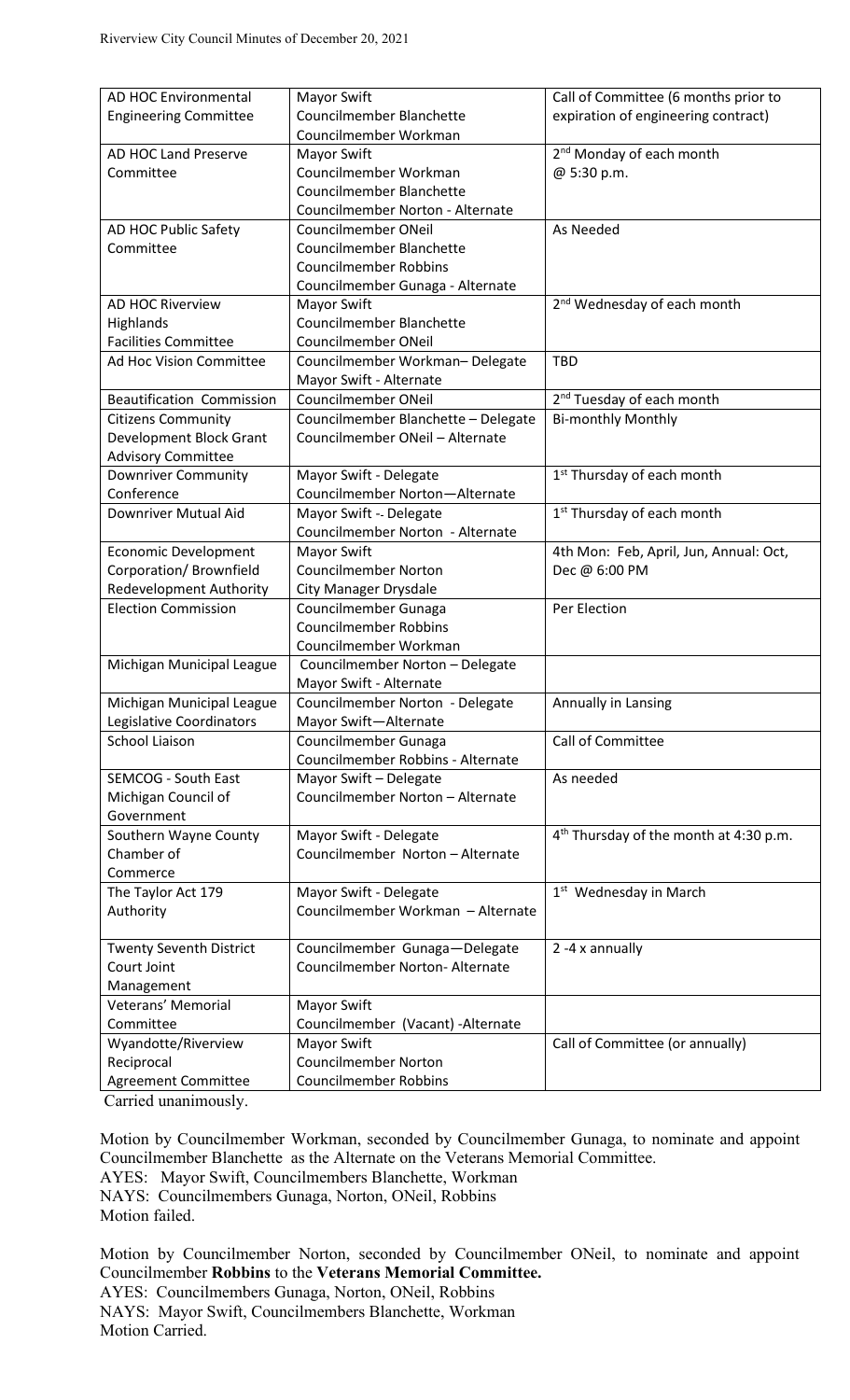### **CONSENT AGREEMENT:**

At the Request of Councilmember ONeil, the item 9.4 was removed from the Consent Agenda:

• Authorize Solicitation of Proposals for the Sale of the Riverview Land Preserve and Riverview Highlands Golf Club (Gold and Red Courses) – Land Preserve/Golf Course; in concurrence with the Ad Hoc Land Preserve Committee at their meeting of December 13, 2021.

Motion by Councilmember Workman, seconded by Councilmember Blanchette, that the Consent Agenda be Approved as follows:

- Award Bid for and Authorize Execution of **Agreements** with **Freeport Supply Company** for **Aggregate** and **Screened Top Soil** for Land Preserve and DPW at the following three year cost; in concurrence with the Ad Hoc Land Preserve Committee at their meeting of December 13, 2021
	- AGGREGATE TOP SOIL
		-
	-
	-

11.50 per ton year one \$14.00 per yard year one 11.70 per ton per year two \$14.50 per yard year two

- 11.90 per tone for year three \$15.00 per yard year thr
- Award Bid and Authorize Execution of Agreement for Heavy Equipment Replacement Tires with **POMP'S Tire Service, Leslie Tire Service** and **Trader Ray Tire Center** for ten (10) Continental 29.5\$25, STL3 (E-3) 2\* Radial Tires, in concurrence with the Ad Hoc Land Preserve Committee at their meeting of December 13, 2021.
- Accept the **Annual Financial Audit Report** for the City of Riverview for Fiscal Year Ending June 30, 2021 – Finance.
- Authorize Solicitation of Bids for **Compressor Maintenance** at the Land Preserve.
- Authorized Execution of **Addendum** Extending Agreement for **Car Path Repair Replacement** with **Al's Asphalt Paving Company,** at current pricing, for One (1) additional year through December 30, 2022 – Golf Course.
- Approve Change Order No. 1 with **Al's Asphalt**, on the **Cart Path Replacement Project** in the amount of \$**5,897.50** for Additional Work requested by the Golf Course.
- Approve Budget Amendment as follows:

| A.                                   |                       |               |               |                                       |                    |
|--------------------------------------|-----------------------|---------------|---------------|---------------------------------------|--------------------|
|                                      |                       | Current       | Amended       | Amendment or                          |                    |
| Description                          | <b>Account Number</b> | Appropriation | Appropriation | Change                                | PO Number          |
| <b>Operating Supplies</b>            | 101-209-740.000       | 5,200.00      | 5,636.85      | $\overline{\$}$<br>436.85             | 20-002004          |
| Pistol Range                         | 101-301-780.100       | 8,000.00      | 8,110.65      | $\overline{\$}$<br>110.65             | 20-002020          |
| Operating Supplies                   | 101-443-740.000       | 10,750.00     | 10,829.90     | $\overline{\mathbf{s}}$<br>79.90      | 20-001970          |
| Repair Parts/Equip Supply            | 101-443-760.500       | 70,220.30     | 70,866.30     | $\overline{\mathbf{s}}$<br>646.00     | 20-001970          |
| Repair Parts/Equip Supply            | 101-443-760.500       | 70,000.00     | 70,220.30     | $\mathbf{\hat{s}}$<br>220.30          | 20-002093          |
| Bike Path - Iron Belle Trail         | 101-447-985.070       | 0.00          | 57,236.00     | 57,236.00                             | 18-002197          |
| Park Improvements/Equipment          | 101-751-972.010       | 50.00         | 7,260.50      | \$<br>7,210.50                        | 20-000734          |
| Park Improvements/Equipment          | 101-751-972.010       | 7,260.50      | 55,409.25     | $\overline{\mathbf{S}}$<br>48,148.75  | 20-000856          |
| Wellness Program                     | 101-851-962.550       | 6,500.00      | 10,490.00     | \$<br>3,990.00                        | 20-002098          |
| Joint/Crack Sealing                  | 202-463-818.035       | 22,500.00     | 32,529.45     | \$<br>10,029.45                       | 20-000956          |
| <b>Street Sectioning</b>             | 202-463-974.110       | 189,261.47    | 244,316.87    | 55,055.40                             | 19-000183          |
| <b>Street Sectioning</b>             | 202-463-974.110       | 244,316.87    | 247,049.39    | 2,732.52                              | 19-000561          |
| <b>Street Sectioning</b>             | 202-463-974.110       | 186,000.00    | 189,261.47    | $\overline{\mathbf{S}}$<br>3,261.47   | 20-000226          |
| <b>Street Sectioning-Engineering</b> | 202-463-974.111       | 27,000.00     | 52,912.49     | $\overline{\mathbf{s}}$<br>25,912.49  | 20-000014          |
| Joint/Crack Sealing                  | 203-463-818.035       | 42,500.00     | 65,902.04     | \$<br>23,402.04                       | 20-000956          |
| <b>Street Sectioning</b>             | 203-463-974.110       | 601,399.49    | 617,231.99    | 15,832.50                             | 19-000561          |
| <b>Street Sectioning</b>             | 203-463-974.110       | 434,000.00    | 601,399.49    | \$<br>167,399.49                      | 20-000225          |
| <b>Street Sectioning</b>             | 203-463-974.110       | 617,231.99    | 752,071.98    | \$<br>134,839.99                      | 20-001167          |
| <b>Street Sectioning-Engineering</b> | 203-463-974.111       | 63,000.00     | 123,462.47    | \$<br>60,462.47                       | 20-000014          |
| <b>Street Sectioning-Engineering</b> | 203-463-974.111       | 123,462.47    | 150,399.80    | \$<br>26,937.33                       | 20-001166          |
| Sidewalk Replacement                 | 203-463-980.100       | 10,000.00     | 11,707.72     | \$<br>1,707.72                        | 20-000629          |
| <b>Operating Supplies</b>            | 243-535-740.000       | 4,850.00      | 4,893.48      | \$<br>43.48                           | 20-001844          |
| Park Improvements/Equipment          | 275-712-972.010       | 0.00          | 6,740.00      | $\overline{\mathbb{S}}$<br>6,740.00   | 20-000992          |
| Network Maintenance                  | 402-903-818.105       | 30,376.37     | 37,383.97     | \$<br>7,007.60                        | 20-001845          |
| Network Maintenance                  | 402-903-818.105       | 29,000.00     | 30,376.37     | $\overline{\mathbb{S}}$<br>1,376.37   | 20-002016          |
| Supplies for Resale-Merchandise      | 584-542-740.016       | 34,000.00     | 35,096.66     | $\overline{\mathbb{S}}$               | 1,096.66 20-001864 |
| <b>Building Supplies</b>             | 584-542-760.125       | 4,000.00      | 119,467.30    | \$<br>115,467.30                      | 20-001859          |
| Repair Parts/Equip Supply            | 584-542-760.500       | 0.00          | 339.97        | $\overline{\mathbb{S}}$<br>339.97     | 20-002027          |
| Roof Repair-Replacement-Club H       | 584-542-974.901       | 0.00          | 12,294.77     | \$<br>12,294.77                       | 20-001811          |
| Cart Path Replacement                | 584-542-976.031       | 60,000.00     | 61,079.50     | $\overline{\mathbb{S}}$<br>1,079.50   | 20-001164          |
| Cart Path Replacement                | 584-542-976.031       | 61,079.50     | 132,642.10    | \$<br>71,562.60                       | 20-001165          |
| Manhole Repair-Sewer Lines           | 592-527-991.105       | 0.00          | 125,021.26    | $\overline{\mathbb{S}}$<br>125,021.26 | 20-001489          |
| Fire Hydrant Replacement             | 592-536-760.280       | 3,000.00      | 5,674.41      | \$<br>2,674.41                        | 20-001899          |
| Consulting                           | 592-536-818.155       | 8,000.00      | 8,369.93      | \$<br>369.93                          | 18-002141          |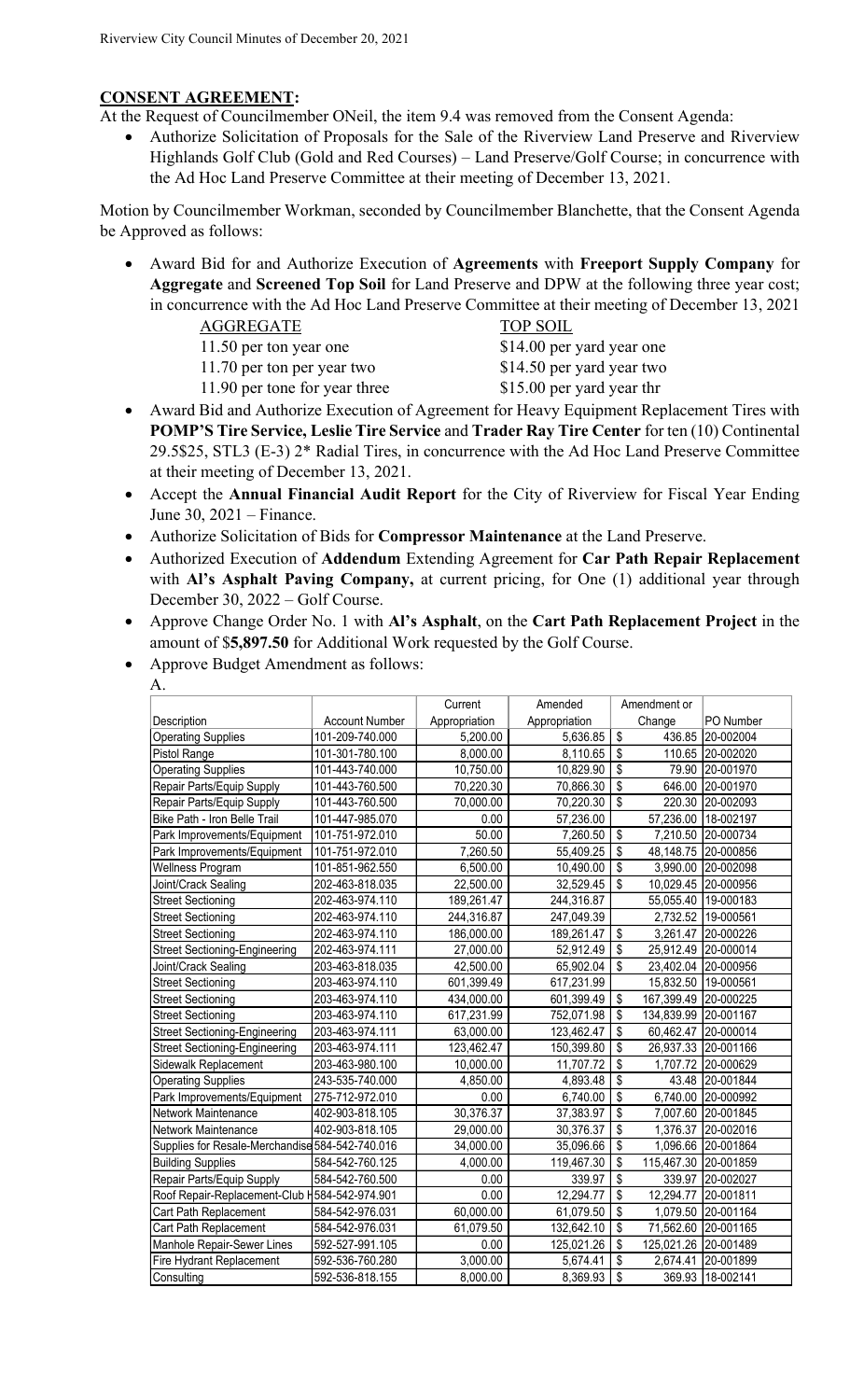|                                                 |                       | Current       | Amended         | Amendment or    |                     |
|-------------------------------------------------|-----------------------|---------------|-----------------|-----------------|---------------------|
| Description                                     | <b>Account Number</b> | Appropriation | Appropriation   | Change          | PO Number           |
| <b>PRV Replacement</b>                          | 592-536-991.098       | 0.00          | $46,269.48$ \$  | 46,269.48       | 19-000503           |
| <b>PRV Replacement</b>                          | 592-536-991.098       | 46,269.48     | 175,162.02      | 221,431.50      | 20-001018           |
| Water Main Replacement                          | 592-536-999.057       | 900,000.00    | 960,321.83      | 60,321.83       | 18-001037           |
| Water Main Project Engineering                  | 592-536-999.059       | 180,000.00    | 223,000.00 \$   | 43,000.00       | 20-001786           |
| <b>Articulating Truck</b>                       | 596-526-974.700       | 550,000.00    | 1,049,345.00    | 499,345.00<br>S | 20-001753           |
| Cell 7 Construction                             | 596-526-994.098       | 287,781.00    | $318,606.00$ \$ |                 | 30,825.00 20-002014 |
| Cell 7 Construction                             | 596-526-994.098       | 318,606.00    | 457,730.34 \$   | 139,124.34      | 20-002079           |
| Golf Course Flare Pipeline                      | 596-526-994.203       | 0.00          | 106,425.00      | 106,425.00<br>S | 20-000680           |
| Concrete Perimiter Road Repairs 596-526-994.208 |                       | 90,275.00     | 119,999.10      | 29,724.10       | 19-000184           |
| Concrete Perimiter Road Repairs 596-526-994.208 |                       | 119,999.10    | $121,749.10$ \$ | 1,750.00        | 20-001021           |
| Concrete Perimiter Road Repairs 596-526-994.208 |                       | 121,749.10    | 123,569.10   \$ | 1,820.00        | 20-001163           |

JUSTIFICATION**:** To bring forward Purchase Orders from Fiscal Year 2020-2021 into the new fiscal year to finish projects and complete the purchases.

Carried unanimously.

Motion Councilmember Workman, seconded by Councilmember Blanchette, that Authorization for Solicitation of **Proposals** for the **Sale** of **Riverview Land Preserve** and **Riverview Highlands Golf Club (Gold and Red Courses)** be Approved.

AYES: Mayor Swift, Councilmembers Blanchette, Workman NAYS: Councilmembers Gunaga, Norton, ONeil, Robbins Motion failed.

#### **RESOLUTIONS:**

Motion by Councilmember Workman, seconded by Councilmember Norton, that Resolution No. 21-25, to Approve Performance Resolution and Performance and Indemnification Commitment for Government Bodies for **the State of Michigan (MDOT) Annual Permit for Work on State Highways**, be Adopted.

## **RESOLUTION NO. 21-25 PERFORMANCE RESOLUTION FOR GOVERNMENTAL AGENCIES**

*This Performance Resolution is required by the Michigan Department of Transportation for purposes of issuing to a municipal utility an ''Individual Permit for Use of State Highway Right of Way'', or an ''Annual Application and Permit for Miscellaneous Operations Within State Highway Right of Way''.* 

RESOLVED WHEREAS, the City of Riverview hereinafter referred to as the ''GOVERNMENTAL AGENCY,'' periodically applies to the Michigan Department of Transportation, hereinafter referred to as the "DEPARTMENT," for permits, referred to as ''PERMIT,'' to construct, operate, use and/or maintain utilities or other facilities, or to conduct other activities, on, over, and under State Highway Right of Way at various locations within and adjacent to its corporate limits;

NOW, THEREFORE, in consideration of the DEPARTMENT granting such PERMIT, the GOVERNMENTAL AGENCY agrees that:

1. Each party to this Agreement shall remain responsible for any claims arising out of their own acts and/or omissions during the performance of this Agreement, as provided by law. This Agreement is not intended to increase either party's liability for, or immunity from, tort claims, nor shall it be interpreted, as giving either party hereto a right of indemnification, either by Agreement or at law, for claims arising out of the performance of this Agreement.

2. If any of the work performed for the GOVERNMENTAL AGENCY is performed by a contractor, the GOVERNMENTAL AGENCY shall require its contractor to hold harmless, indemnify and defend in litigation, the State of Michigan, the DEPARTMENT and their agents and employee's, against any claims for damages to public or private property and for injuries to person arising out of the performance of the work, except for claims that result from the sole negligence or willful acts of the DEPARTMENT, until the contractor achieves final acceptance of the GOVERNMENTAL AGENCY. Failure of the GOVERNMENTAL AGENCY to require its contractor to indemnify the DEPARTMENT, as set forth above, shall be considered a breach of its duties to the DEPARTMENT.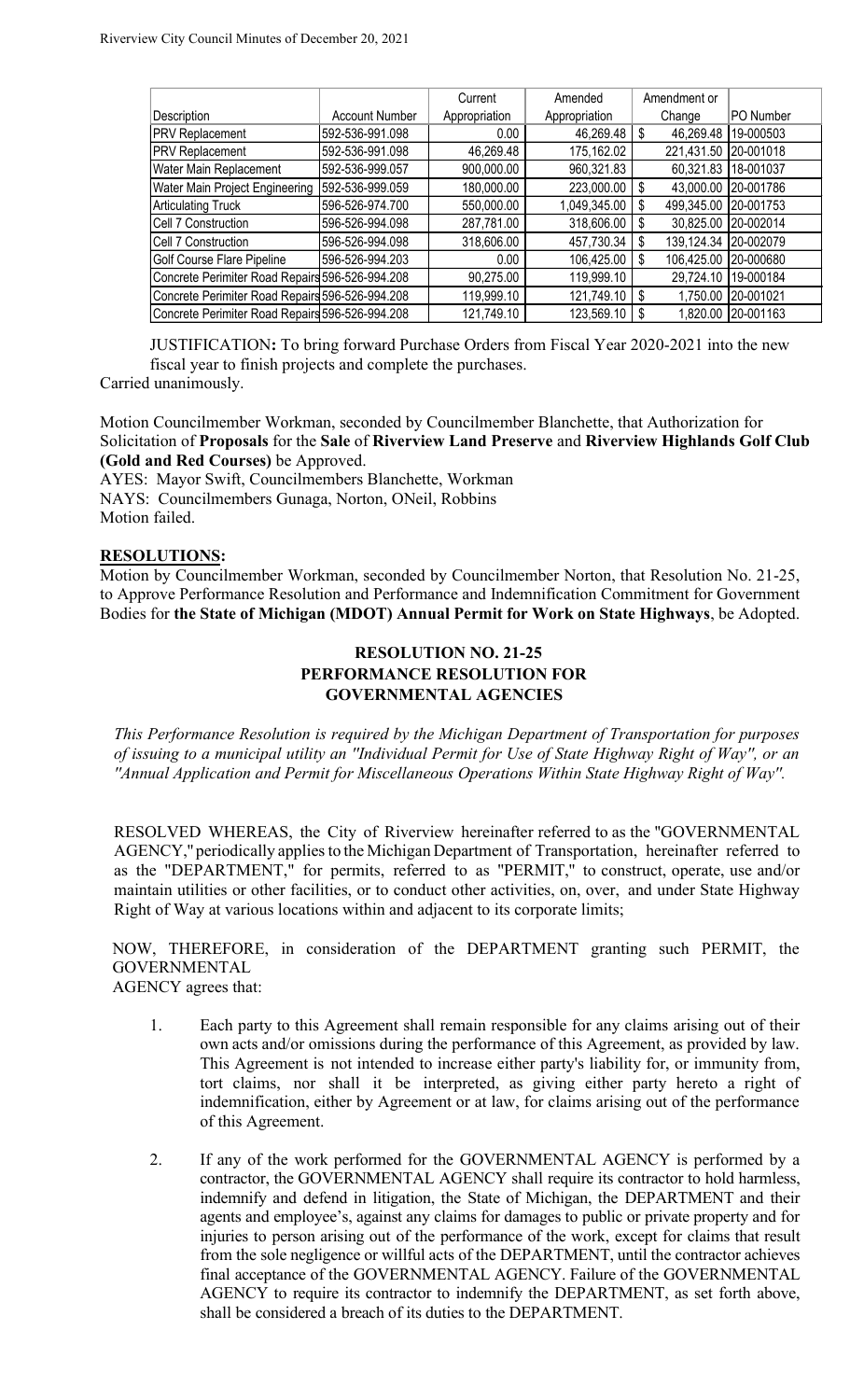- 3. Any work performed for the GOVERNMENTAL AGENCY by a contractor or subcontractor will be solely as a contractor for the GOVERNMENTAL AGENCY and not as a contractor or agent of the DEPARTMENT. The DEPARTMENT shall not be subject to any obligations or liabilities by vendors and contractors of the GOVERNMENTAL AGENCY, or their subcontractors or any other person not a party to the PERMIT without the DEPARTMENT'S specific prior written consent and notwithstanding the issuance of the PERMIT. Any claims by any contractor or subcontractor will be the sole responsibility of the GOVERNMENTAL AGENCY.
- 4. The GOVERNMENTAL AGENCY shall take no unlawful action or conduct, which arises either directly or indirectly out of its obligations, responsibilities, and duties under the PERMIT which results in claims being asserted against or judgment being imposed against the State of Michigan, the Michigan Transportation Commission, the DEPARTMENT, and all officers, agents and employees thereof and those contracting governmental bodies performing permit activities for the DEPARTMENT and all officers, agents, and employees thereof, pursuant to a maintenance contract. In the event that the same occurs, for the purposes of the PERMIT, it will be considered as a breach of the PERMIT thereby giving the State of Michigan, the DEPARTMENT, and/or the Michigan Transportation Commission a right to seek and obtain any necessary relief or remedy, including, but not by way of limitation, a judgment for money damages.
- 5. The GOVERNMENTAL AGENCY will, by its own volition and/or request by the DEPARTMENT, promptly restore and/or correct physical or operating damages to any State Highway Right of Way resulting from the installation construction, operation and/or maintenance of the GOVERNMENTAL AGENCY'S facilities according to a PERMIT issued by the DEPARTMENT.
- 6. With respect to any activities authorized by a PERMIT, when the GOVERNMENTAL AGENCY requires insurance on its own or its contractor's behalf it shall also require that such policy include as named insured the State of Michigan, the Transportation Commission, the DEPARTMENT, and all officers, agents, and employees thereof and those governmental bodies performing permit activities for the DEPARTMENT and all officers, agents, and employees thereof, pursuant to a maintenance contract.
- 7. The incorporation by the DEPARTMENT of this resolution as part of a PERMIT does not prevent he DEPARTMENT from requiring additional performance security or insurance before issuance of a PERMIT.
- 8. This resolution shall continue in force from this date until cancelled by the GOVERNMENTAL AGENCY or the DEPARTMENT with no less than thirty (30) days prior written notice provided to the other party. It will not be cancelled or otherwise terminated by the GOVERNMENTAL AGENCY with regard to any PERMIT which has already been issued or activity which has already been undertaken.

BE IT FURTHER RESOLVED, that the following position(s) are authorized to apply to the DEPARTMENT for the necessary permit to work within State Highway Right of Way on behalf of the GOVERNMENTAL AGENCY.

> Title and/or Name: Department of Public Works Director Jeff Webb Department of Public Works Supervisor Ron Tabor

I HEREBY CERTIFY that the foregoing is a true copy of a resolution adopted by the City Council of the City Of Riverview of Wayne County at a Regular City Council meeting held on the 20<sup>th</sup> day of December A.D. 2021.

Signed Title: City Clerk

# **ADMINISTRATION**:

Motion by Councilmember Blanchette, seconded by Councilmember Workman, that Authorization for **Civil Engineering Services** with **Charles E. Raines Company** in the Amount of **\$85,000.00** be Approved.